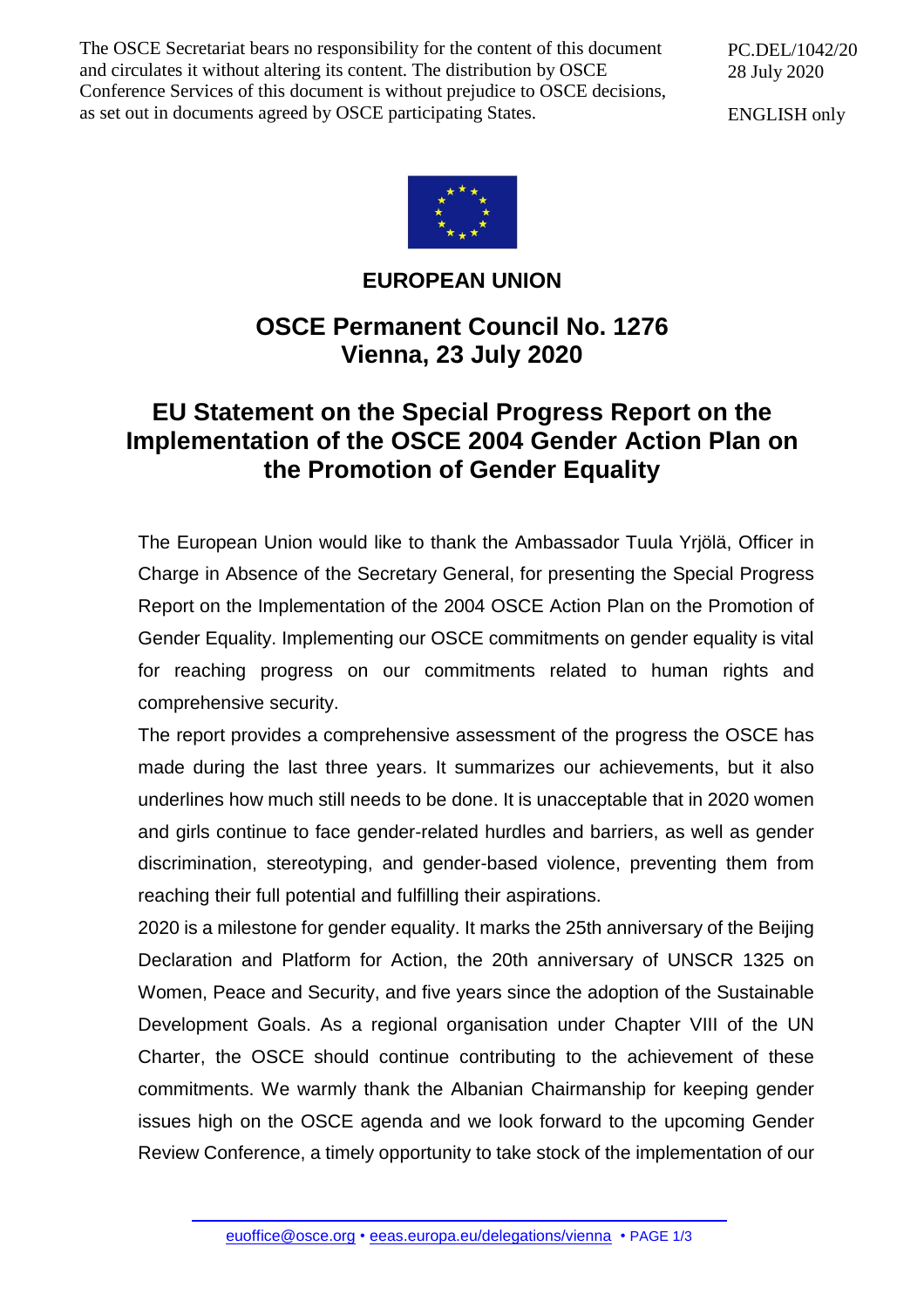OSCE commitments and to reflect on the need to further strengthen them to address existing gaps, as well as new and emerging trends.

We welcome that the OSCE executive structures have stepped up their support to the participating States for the implementation of the Women, Peace and Security agenda. In the coming period, we should enhance our efforts towards ensuring women's equal participation in conflict prevention and resolution, including in security sector institutions and policymaking.

2020 also marks 15 years of implementation of the 2004 OSCE Action Plan for the Promotion of Gender Equality, the OSCE landmark document that outlines the gender equality goals, both for the OSCE structures and institutions and the participating States. We value the work of OSCE Secretariat, autonomous institutions and field missions in supporting participating States in implementing their OSCE commitments. Systematic inclusion of a gender perspective into the monitoring and evaluation of all OSCE activities, programmes and projects is essential.

We welcome the work of the OSCE structures and institutions to change the gender dynamics in the organisational culture. It is of outmost importance that we challenge and address gender-based biases. We stand firmly behind the Organisation's increased standards of integrity, expectations of professional and respectful behaviour and the "zero-tolerance approach" towards harassment, sexual harassment, discrimination and retaliation.

As the Gender Evaluation Progress Report states, accountability and strong leadership are needed for implementing gender mainstreaming. The Executive Gender Coaching programme is therefore a valuable investment for the Organisation, as the number of women in the senior management has remained roughly at the same low level during the last ten years. The EU calls on all participating States to take gender equality into account when making nominations. Gender equality is a core principle of the European Union. It is our common vision and mind-set and we stand ready to work tirelessly, inside the European Union and with our international partners, to make it a reality.

In conclusion, we appreciate the progress made within the Organisation in implementing the commitments in the OSCE Gender Action Plan and we encourage all to take into consideration the recommendations of the report. We would like to thank the Gender team in the Secretariat and the Gender Focal Points